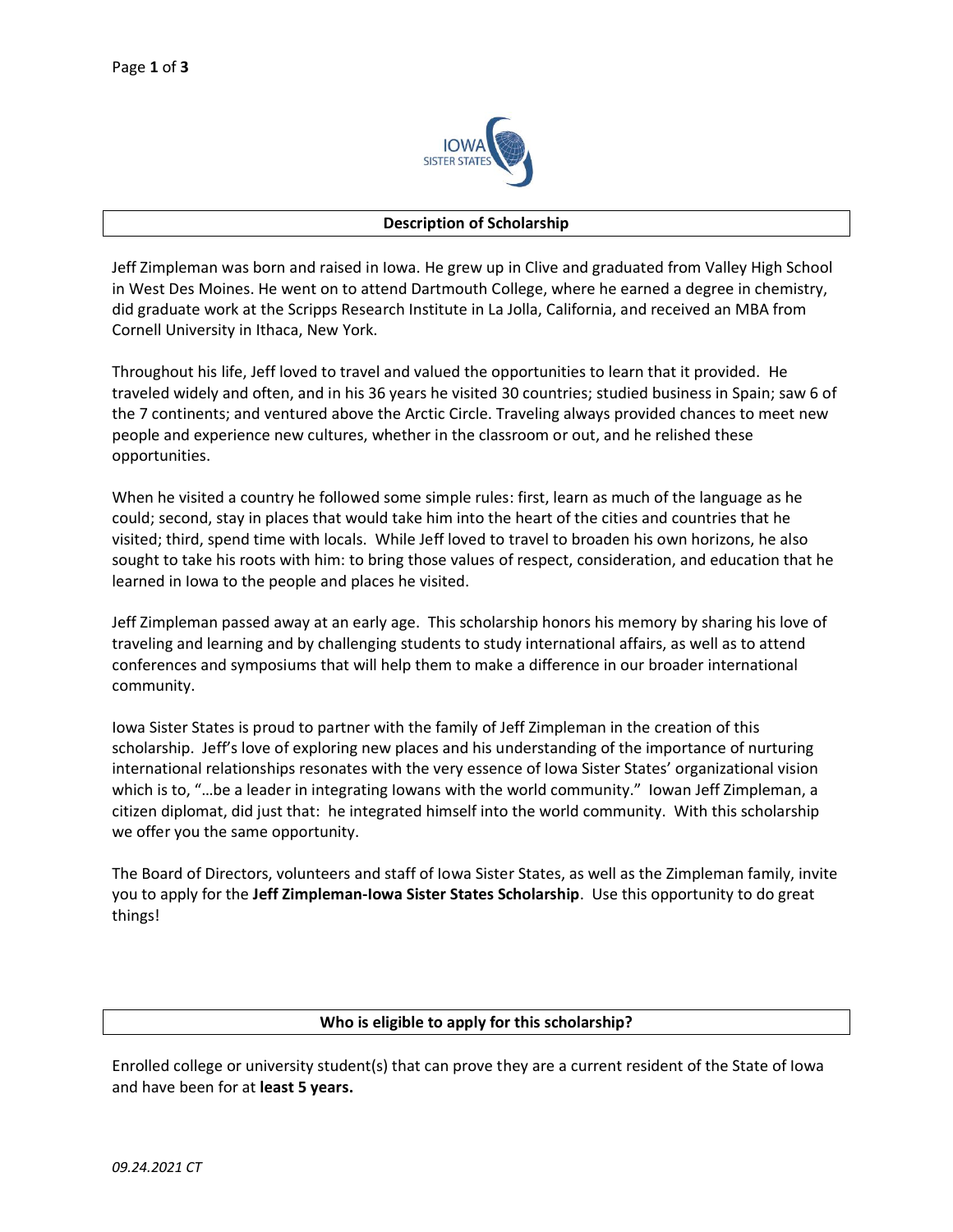# **What will the scholarships fund?**

- $\triangleright$  The funds provided by this scholarship are intended to be used for costs related to travel (i.e., flights) and in some cases costs related to housing. This scholarship does not cover tuition or course fees.
- $\triangleright$  Iowa students that are seeking degrees/diplomas/certificates in the area of international business international agriculture-related studies, international relations/culture (to include language, art and music) that takes them to see one of Iowa's 9 sister states.
- $\triangleright$  Iowa students that are traveling abroad for short courses, internships, conferences, or symposiums regarding international business, international agriculture-related studies, international relations/culture (to include language, art and music) that takes them to see one of Iowa's 9 sister states.
- $\triangleright$  Iowa students working on research projects or documentaries in the area of international business, international agriculture-related studies, international relations/culture (to include language, art and music) that takes them to see one of Iowa's 9 sister states.

# **Iowa's 9 Sister States are:**

**Yamanashi Prefecture, Japan Yucatan, Mexico Hebei Province, PRC Terengganu, Malaysia Stavropol Krai, Russia** 

**Taiwan Cherkasy Oblast, Ukraine Veneto Region, Italy The Republic of Kosovo**

# **Application Process**

The name and purpose of this scholarship is unique, and so is the application process. For programs in Summer 2021 to Spring 2022, the Jeff Zimpleman-Iowa Sister States scholarship fund will have \$30,000 to give out. The actual size of each scholarship, including the number of scholarships, will vary depending on the need of the applicant, the number of applications received, and the types of project ideas.

Applicants must complete the full application. The selection committee will review all applications. There may be need for follow up questions.

The application is available online at [www.iowasisterstates.org](http://www.iowasisterstates.org/) or you can contact Iowa Sister States, the contact information is at the bottom of these document.

### **Applications will be considered on a rolling basis as necessary.**

### **Want Some Pointers From the Scholarship Organizers?**

 $\triangleright$  At a minimum applicants need to show the selection committee their desire of using their skills for the greater good of the international community.